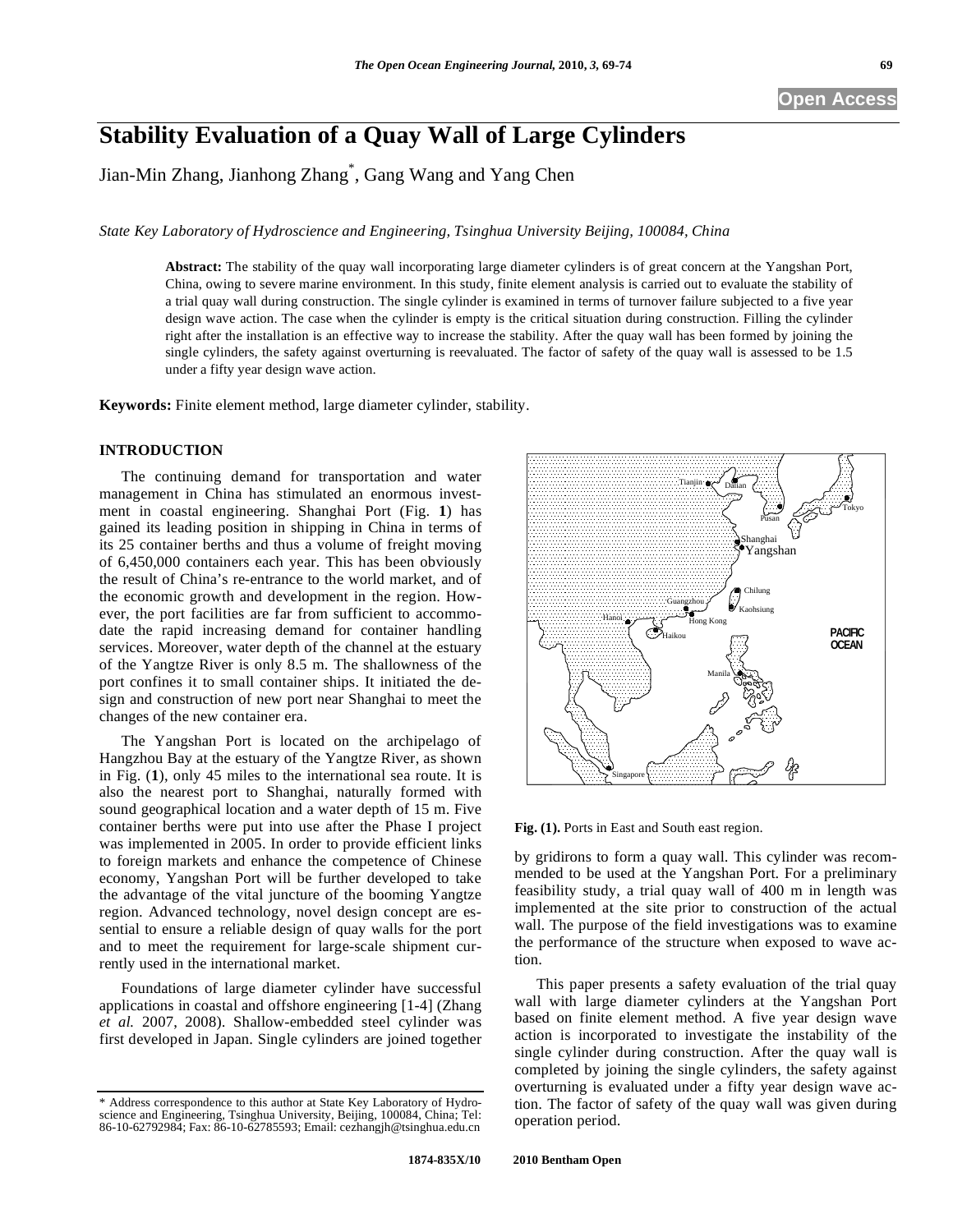# **LOADING CONDITIONS**

Typical cross section and geological conditions of the quay wall are shown in Fig. (**2**). There is a layer of very soft organic sediment with varying thickness across the site, extending from the seabed up to 2.8 m depth. The foundation soils are generally composed of weak sediments such as layered fine sand, silt and silty clay. The diameter of the cylinder is 22.0 m, made of steel plate with a thickness of 18 mm. The maximum height of the cylinder is 22.5 m. Elevations of the sea bed range between  $-8.5$  m  $\sim -10.2$  m. Embedment depths of the cylinder range between  $4 \sim 7.8$  m.



**Fig. (2).** Cross section of large diameter cylinder.

Schematic diagram of loading conditions of the cylinder during construction are illustrated in Fig. (**3**). With regard to single cylinder, pressures induced by the wave action and difference of still water level are the two main loads considered and applied on the foreshore side of the cylinder. Flow around a single cylinder occurs when it is in construction. However, it will not happen in case when the quay wall is completed. The differences of still water level between the foreshore and inshore side of the quay wall induced by rapidly rising tides will impose water pressures on the quay wall.



**Fig. (3).** Loading conditions of the cylinder.

## **CONSTRUCTION PROCEDURES**

The construction procedures for the cylinder are as follows: The steel cylinder is driven down by a vibrating ham-

(1) Stability of the single cylinder during dynamic installation;

(2) Stability of the empty single cylinder before sand filling, subjected to wave action;

(3) Bearing capacity of the foundation beneath the cylinder during sand filling;

(4) Stability against overturning of the single cylinder subjected to 5 year design wave action;

(5) Stability against overturning of the quay wall formed by connecting single cylinders subjected to 50 year design wave action;

(6) Deformation and stability of the quay wall during the back fill of the soils.

The first two aspects belong to the stability of shell structures under static and dynamic loads. The third and sixth aspects, associated with bearing capacity and deformation of foundation, will be discussed in detail in another paper concerning jetties for channel protection at Huanghua Port [4]. This paper only presents study associated with the fourth and fifth aspects, i.e. the safety assessment of the single and quay wall subjected to the design wave actions.

# **FINITE ELEMENT ANALYSIS**

Finite element analysis associated with the cylinderfoundation system subjected to wave action is carried out using DIANA-SWANDYNE II [5-7]. The cylinder and the foundation soils are assumed to be rigid and elasto-plastic materials, respectively. The elastic modulus of the soils is estimated in terms of the constrained modulus which is available in the report of geological survey [8] (Internal report of Department of Hydraulic Engineering 2004). Mohr-Coulomb principle is set as the failure criterion for the soils. A rapid filling of the single cylinder as well as an immediate wave loading have been considered. The soil is assumed undrained as the non-equilibrium pore water pressures in the soil were difficult to predict. The shear strength parameters for the soils were obtained from direct shear test on consolidated samples under rapid shearing. Table **1** shows the parameters of the soils.

Five year design wave action is adopted for the single cylinder under construction, while fifty year design wave action is applied for the quay wall when the single cylinders have been joined together. Forces imposed on the cylinder are derived from the design wave action. Although the wave loads are of a dynamic nature, the analysis presented here is a quasi-static one. In terms of the Code of Hydrology for Sea Harbor JTJ213-98 [9], the pressure of waves and currents breaking on the cylinder can be regarded as a distributed load, as shown in Fig. (**3**). The distribution pattern is assumed identical regardless of the time. However, the magnitude of the load will vary linearly. The factor used to describe the load intensity is written as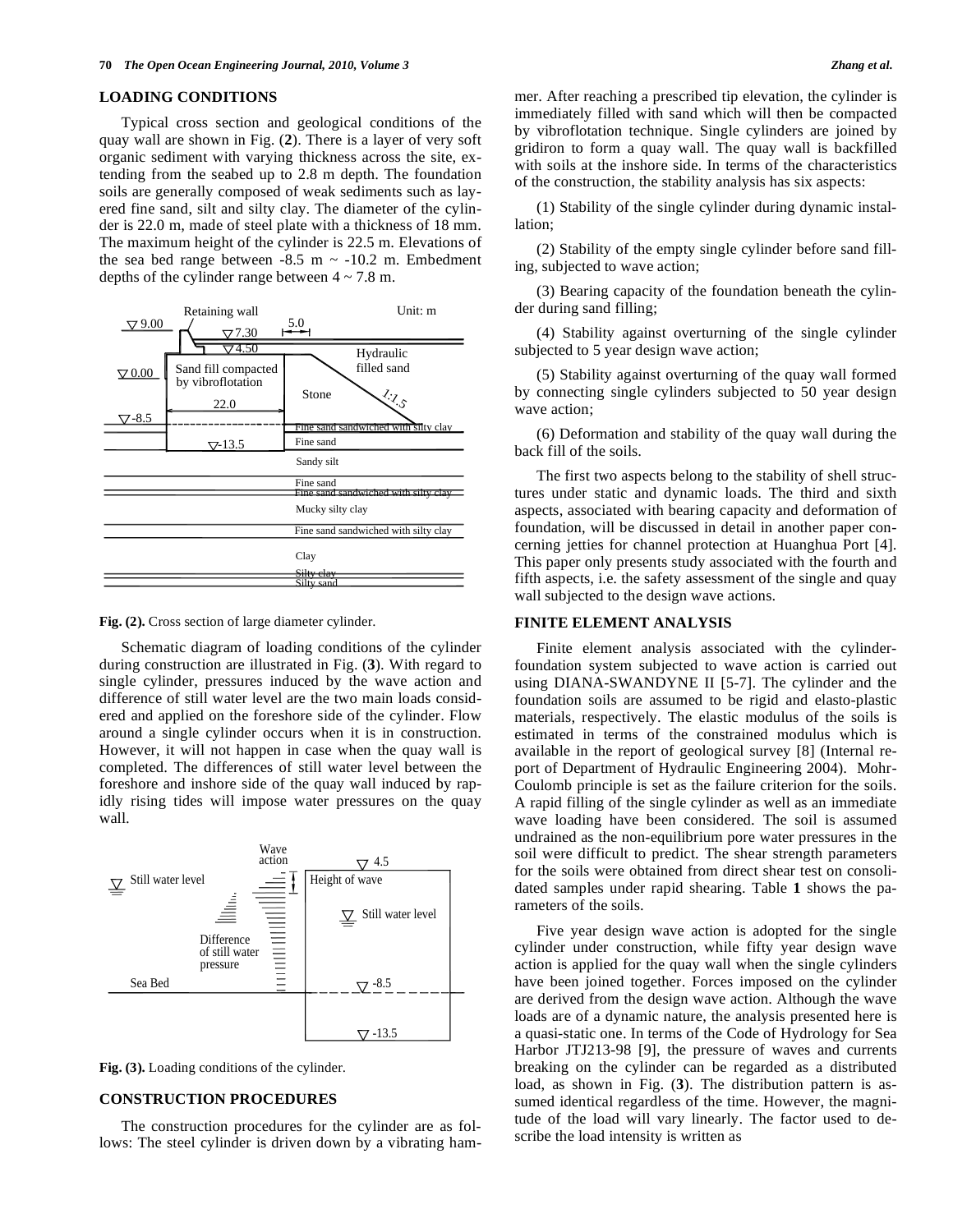## **Table 1. Parameters of Materials**

| <b>Material</b>                            | Young's<br><b>Modulus</b><br>(MPa) | <b>Poisson</b><br>Ratio | <b>Saturated</b><br><b>Unit Mweight</b><br>$(N/m^3)$ | <b>Consolidated Undrained</b><br>Cohesion $c_{cu}$ (kPa) | <b>Consolidated</b><br><b>Undrained Friction</b><br>Angle<br>$\pmb{\phi}_{cu}^{\phantom{cu}o}$ |
|--------------------------------------------|------------------------------------|-------------------------|------------------------------------------------------|----------------------------------------------------------|------------------------------------------------------------------------------------------------|
| Fine sand<br>sandwiched<br>with silty clay | 6.48                               | 0.35                    | 18900                                                | 8.90                                                     | 30.30                                                                                          |
| Fine sand                                  | 7.06                               | 0.32                    | 19100                                                | 3.00                                                     | 33.50                                                                                          |
| Sandy silt                                 | 7.66                               | 0.35                    | 19100                                                | 5.50                                                     | 33.00                                                                                          |
| Silty clay                                 | 1.79                               | 0.36                    | 18100                                                | 15.00                                                    | 20.00                                                                                          |
| Silty clay<br>sandwiched<br>with fine sand | 2.68                               | 0.36                    | 18600                                                | 13.00                                                    | 23.00                                                                                          |
| Silty clay                                 | 6.04                               | 0.35                    | 20000                                                | 45.00                                                    | 20.00                                                                                          |
| Clay                                       | 8.25                               | 0.32                    | 19800                                                | 73.50                                                    | 19.70                                                                                          |
| Silty sand                                 | 6.50                               | 0.32                    | 19200                                                | 2.50                                                     | 34.00                                                                                          |
| muck                                       | 1.01                               | 0.36                    | 16400                                                | 8.50                                                     | 13.50                                                                                          |
| Backfill sand                              | 8.0                                | 0.3                     | 19500                                                |                                                          |                                                                                                |
| Steel                                      | 2.06E5                             | 0.2                     | 78500                                                |                                                          |                                                                                                |

$$
\alpha_{\rm p} = \frac{p(z,\theta)}{p_{\rm o}(z,\theta)}\tag{1}
$$

where  $p_0(z, \theta)$  is the design wave load applied on the structures, which is a distributed load; *z* is the vertical coordination of the cylinder;  $\theta$  is the radial coordination of the cylinder, which is the angle between the wave ray and a line connecting the calculating point and the center of the cylinder.  $p(z, \theta)$  is the term in relation to the load and displacement, having the same distribution pattern with  $p_0(z, \theta)$  and being evaluated by the factor of  $\alpha_p$ .

According to current practice, the cylinder is assumed to be subjected to the monotonic loading described by  $p(z, \theta)$ , which is considered to approximately represent actual loading conditions. The relationship between the load and the displacement of the cylinder,  $p(z, \theta)$ , will be assessed through the finite element analysis so as to determine the ultimate bearing capacity of the cylinder by identifying the upper limit load  $p_u(z, \theta)$  on the load-displacement curve.

The factor of safety *F* against overturning of the cylinder or the quay wall is defined as the ratio of the ultimate load  $p_u(z, \theta)$  which brings the structure to failure to the design wave load  $p_0(z, \theta)$ .

$$
F = \frac{p_u(z, \theta)}{p_o(z, \theta)}
$$
 (2)

Referring to Eq. (1), Eq. (2) can be rewritten as

$$
F = \alpha_{p,u} \tag{3}
$$

The factor of safety of the cylinder against overturning is the limit value of the load intensity, i.e.  $\alpha_{n,\mu}$ .

# **STABILITY OF SINGLE CYLINDER**

Features of the five year design wave are illustrated in Table **2**. The single cylinder subjected to the wave action is a three dimensional problem. However, from a viewpoint of the wave direction, it then can be subsequently simplified to be a plane symmetrical problem. Therefore, a half cylinder and foundation are considered, and solid elements of 20 node hexahedron are used to discretize the concerned region, as shown in Fig. (**4**). Friction contact elements are set between the cylinder and the soils.

**Table 2. Features of Five Year Design Wave** 

| Wave<br>Height<br>(m) | <b>Speed</b><br>(m/s) | Wave<br>Length<br>(m) | Period<br>(s) | <b>Still Water</b><br>Depth<br>(m) |
|-----------------------|-----------------------|-----------------------|---------------|------------------------------------|
| 4.24                  | 2.0                   | 47.0                  | 5.6           | $+4.51$                            |

The stability analysis of the single cylinder has to consider following situations: (1) Empty cylinder with no sand fill; (2) Half filled Cylinder; (3) Fully filled cylinder. In terms of the design wave action as shown in Table **2**, the resultant forces of are calculated to be 1970 kN and 5550 kN at wave heights of 1.5 m and 4.24 m, respectively. The resultant force imposed by the current is 228 kN at a current speed of 2 m/s.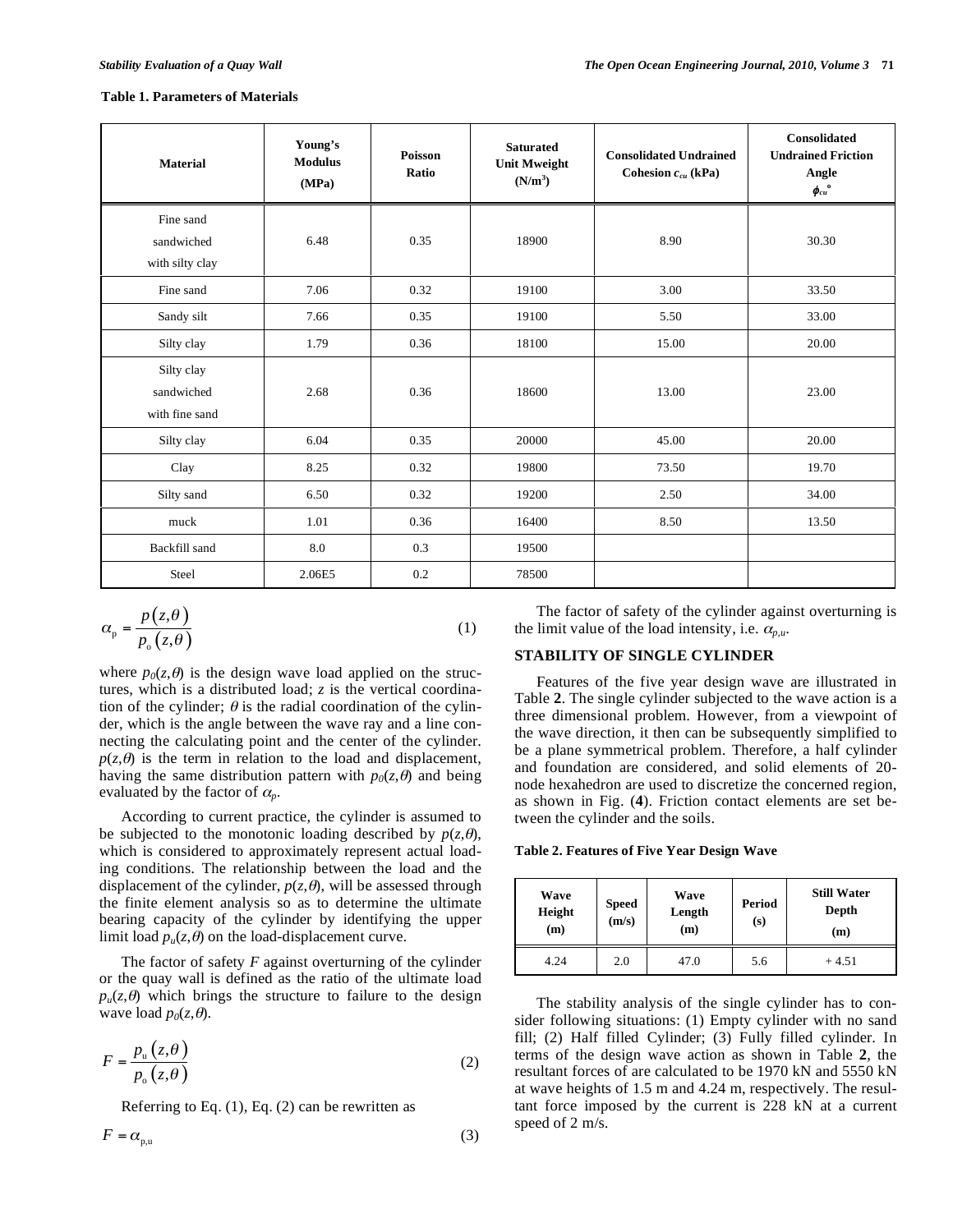#### **72** *The Open Ocean Engineering Journal, 2010, Volume 3 Zhang et al.*

With parameters for various materials in Table **1**, the estimated deformation of the cylinder under the wave action is shown in Fig. (**5**). A turnover failure of the cylinder is indicated to be susceptible. The curves of inclination versus wave load are depicted in Fig. (**6**). As seen in Fig. (**6**), the inclination angle of the cylinder is increased associated with the load. When the load reaches a certain value, the inclination angle will be increased rapidly especially for the empty cylinder, indicating instability of the cylinder. The curves present an upper limit for the load where the cylinder is failed, which will then be used in the estimation of the factors of safety.

The factors of safety against overturning are assessed in terms of Eqs. (2) and (3). The results are listed in Table **3** for the empty cylinder, the cylinder half filled with sand or fully filled with sand. As seen in Table **3**, the cylinder in empty is the critical situation, exhibiting the lowest factor of safety of 1.2. The factors of safety for the cylinder half filled with sand and fully filled with sand are 1.9 and 2.4, respectively. Therefore, filling the cylinder with sand, in consequence, can effectively enhance the stability of the cylinder thus reduce the potential of overturning failure.

# **Table 3. Factor of Safety of Single Cylinder**

| <b>State of Cylinder</b> | <b>Factor of Safety</b> |  |  |
|--------------------------|-------------------------|--|--|
| Empty                    | 1.2                     |  |  |
| Half filled with sand    | 1.9                     |  |  |
| Full filled with sand    | 2.4                     |  |  |



**Fig. (4).** Numerical model for single cylinder.

# **STABILITY OF QUAY WALL**

The quay wall is formed by joining the single cylinders and is long enough to be regarded as a plane strain problem. Fig. (**7**) shows the two-dimensional element mesh for the quay wall. The parameters of the soils and the steel are referred to Table **1**.





**Fig. (5).** Overturn of empty cylinder.



**Fig. (6).** Load versus inclination of single cylinder.



**Fig. (7).** Element mesh for the quay wall.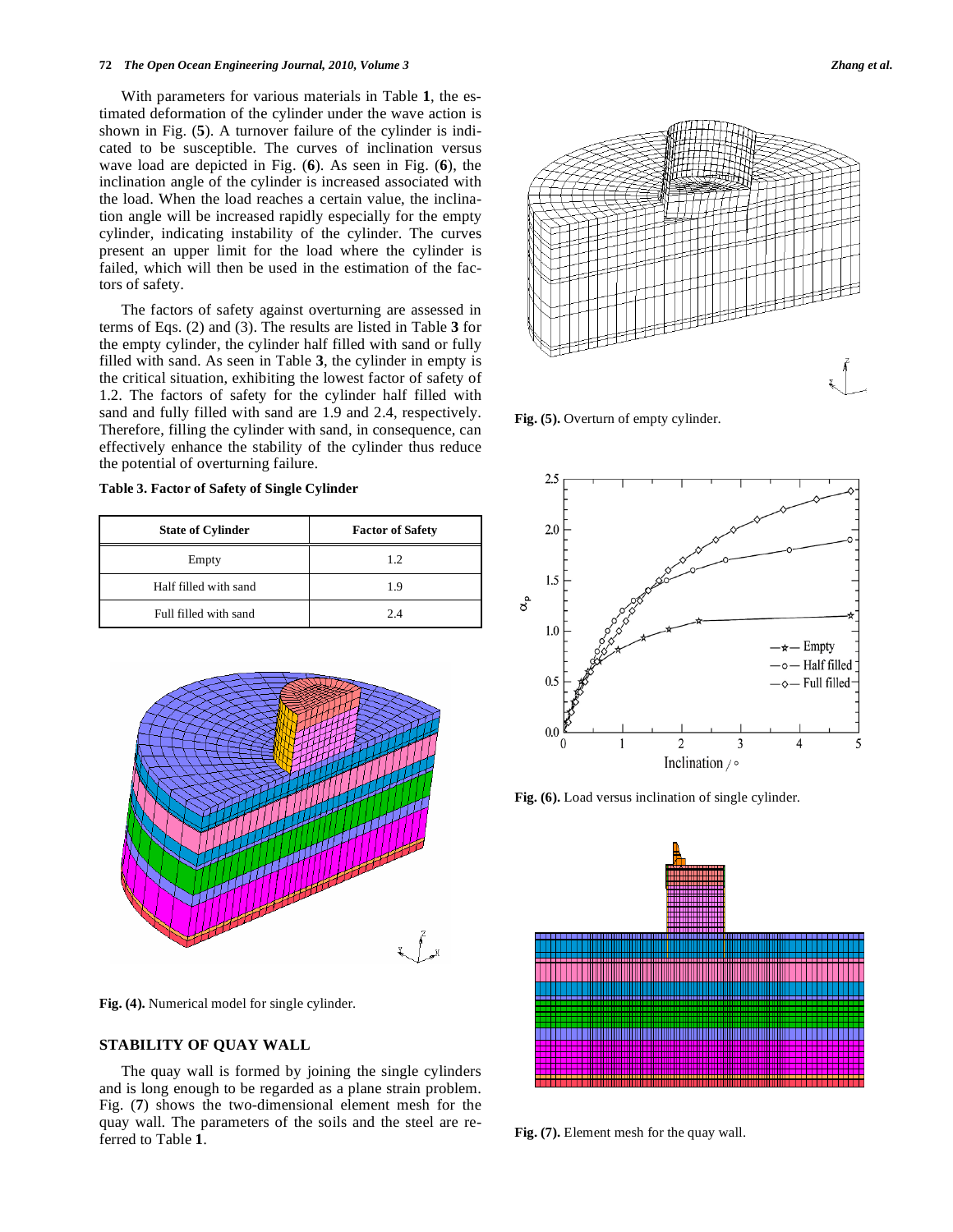| Table 4. Features of Fifty Year Design Wave |  |  |
|---------------------------------------------|--|--|
|                                             |  |  |

| <b>Wave Height</b><br>(m) | Wave length<br>(m) | Period<br>(Second) | <b>Foreshore Still</b><br><b>Water Level</b><br>(m) | <b>Inshore Still</b><br><b>Water Level</b><br>(m) |
|---------------------------|--------------------|--------------------|-----------------------------------------------------|---------------------------------------------------|
| 5.17                      | 71.2               | 7.3                | $+4.51$                                             | $+0.53$                                           |



Fig. (8). Overturn of quay wall.



**Fig. (9).** Load versus inclination of quay wall.

Compared with the single cylinder, no flow around the cylinder occurs in case when the quay wall is completed. Therefore the force resulted from the current is not included in the analysis of the quay wall. However, differences of still water level between the foreshore and inshore side of the quay wall induced by rapidly rising tides will still impose water pressures on the quay wall. Wave action concerns a 50 year design wave load, with features listed in Table **4**. The horizontal resultant forces imposed by wave action and difference of water level are 635.8 kN/m and 79 kN/m, respectively. Owing to the low permeability of the foundation soils, excess pore water pressure induced by wave action is considered not to dissipate, which in consequence renders uplift pressure on the cylinder.

The deformation of the quay wall under wave action is shown in Fig. (**8**), presenting a similar movement mode as the single cylinder. However, owing to the integrity of the quay wall, the overall stability is increased. Therefore, the factor of safety of the quay wall against overturning is assessed to be 1.5 under a fifty year design wave. The curve of inclination versus wave load is depicted in Fig. (**9**). The inclination angle of the quay wall is nonlinearly increased associated with the load.

# **CONCLUSIONS**

This paper presents a study with finite element method of a trial quay wall of large diameter cylinders at Yangshan Port. Through extensive analysis, following conclusion remarks can be drawn.

With a five year design wave action, the single cylinder during construction presents a potential of overturning failure. The cylinder in empty is the critical situation, with a factor of safety of 1.2. Filling the cylinder in time is very effective to increase the stability.

The quay wall formed by joining the cylinders together is reevaluated against overturning. The factor of safety of the quay wall is assessed to be 1.5 under a fifty year design wave action.

# **ACKNOWLEDGEMENTS**

The research work was funded by the National Basic Research Program of China (2007CB714102) and National Natural Science Foundation of China (50679035).

## **REFERENCES**

- [1] X.B. Lu, S.Y. Wang, J.H. Zhang, G.L. Sun and Z.M. Shi, "Experimental study of pore pressure and deformation of suction bucket foundations under horizontal dynamic loading," *China Ocean Engineering*, vol. 19, pp. 671-680, August 2005.
- [2] J.H. Zhang, L.M. Zhang and X.B. Lu, "Centrifuge modeling of suction bucket foundations for platforms under ice-sheet-induced cyclic lateral loadings," *Ocean Engineering*, vol. 34, pp. 1069- 1079, June 2007.
- [3] J.M. Zhang, J.H. Zhang, G. Wang and Y. Chen, "Stability of jetties for channel protection in soft soils at huanghua port," *Ocean Engineering*, vol. 35, pp. 1716-1726, December 2008.
- [4] J.M. Zhang, J.H. Zhang, G. Wang and Y. Chen, "Safety evaluation of breakwaters based on physical and numerical modeling", *Ocean Engineering*, vol. 36, pp. 852-862, August 2009.
- [5] A. Chan, *User Manual for DIANA -SWANDYNE II Dynamic Interaction And Nonlinear Analysis SWANsea DYNamic program version II*, Department of Civil Engineering, University of Glasgow, 1993.
- [6] M. Pastor, O. Zienkiewicz and A. Chan, "Generalized plasticity and the modeling of soil behavior", *International Journal for Numerical and Analytical Methods in Geomechanics*, vol. 14, pp. 151- 190, 2005.
- [7] O. Zienkiewicz and A. Chan, "*Computational Geomechanics with Special Reference to Earthquake Engineering*" John Wiley & Sons: New York, 1998.